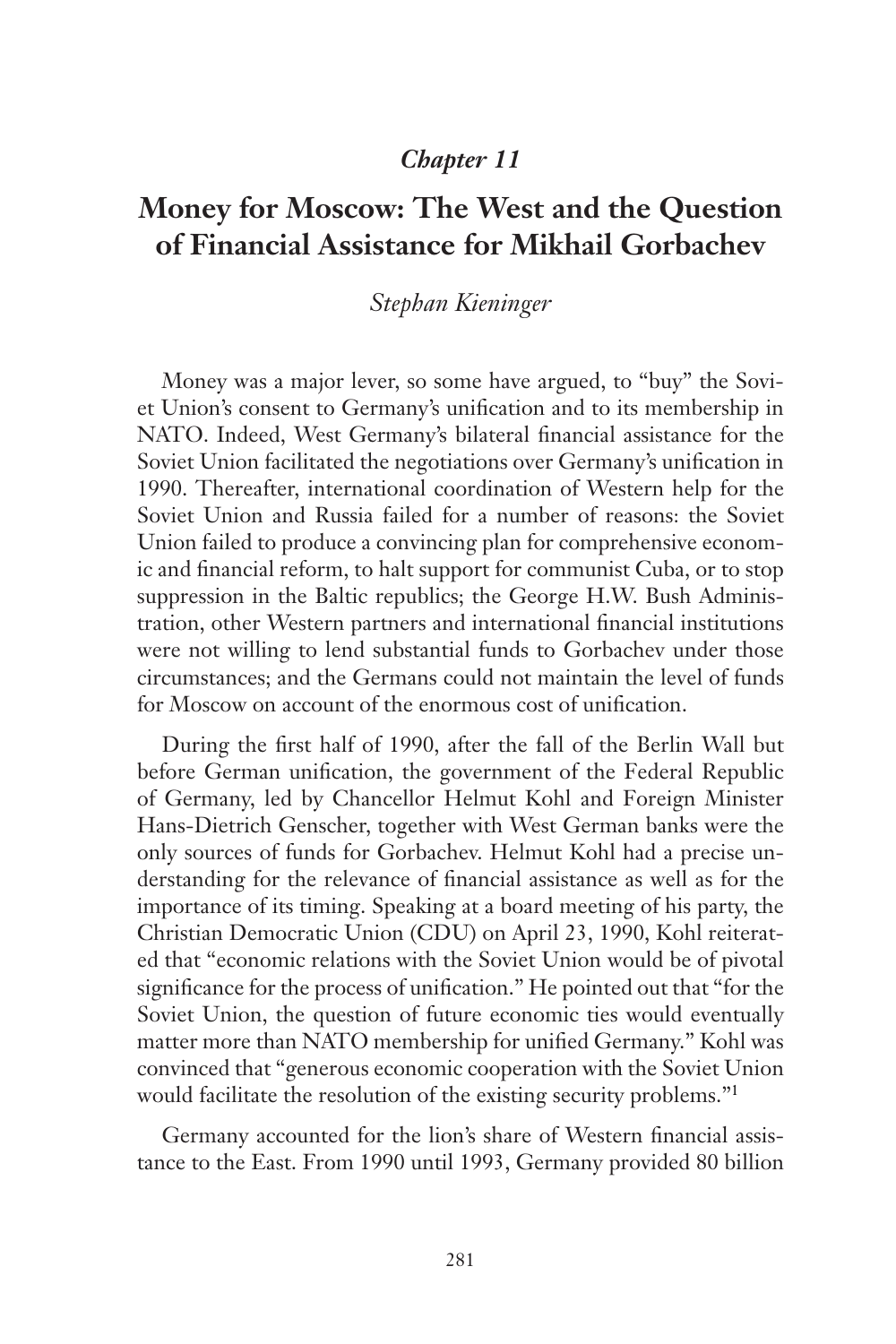Deutschmarks (DM) in assistance to the republics of the former Soviet Union and 105 billion DM to the Central and Eastern European countries. This amounted to 60% of the financial support provided to these countries. In the words of German Defense Minister Volker Rühe, it was "an essential element of Euro-Atlantic security."2

This chapter looks into U.S. and German policies and financial aid during the negotiations over Germany's unification.<sup>3</sup> It explores the international process of coordinating financial assistance for Moscow as its economic system crumbled. It examines Western efforts to bolster Mikhail Gorbachev's position trying to tie the disintegrating Soviet Union to the West and to produce a soft landing after the breakup of the country in December 1991.

U.S. President George H.W. Bush's position in 1990 and 1991 was that fundamental reform in the Soviet Union had to come first. His assumption was that the absence of conditionality would result in wasted resources and do nothing to encourage the transition to a market economy. Bush wanted to see Soviet deeds in Cuba and in the Baltics as a precondition for U.S. financial aid. When Mikhail Gorbachev faced a financial meltdown and sought billions of dollars to stabilize the Soviet economy, Bush said he would consider a deal if the Soviets stopped subsidizing Havana's communist regime and if they withdrew their troops from Cuba.<sup>4</sup> Second, Bush wanted Gorbachev to respect the drive for self-determination and independence in the Baltic countries. Last but not least, financial aid would be tied to a halt in the nuclear arms race and to the conclusion of the START Treaty in 1991.

The Kohl administration in Germany was in a different position. Kohl did not worry about Bush's global concerns. Kohl wanted Germany's unification and a new Euro-Atlantic security structure, and he was willing to use unprecedented amounts of financial aid as a catalyst for his diplomacy. Bush made it clear that he expected the Germans to cover the bulk of the cost of whatever aid Gorbachev required to justify the loss of East Germany. Thus, the Kohl government unilaterally funneled massive amounts of assistance to Moscow to shore up the Soviet economy and cover the cost of removing Soviet forces from East Germany.<sup>5</sup>

During the first months of 1990, Helmut Kohl sensed that financial assistance for the Soviet Union was a pivotal way of winning over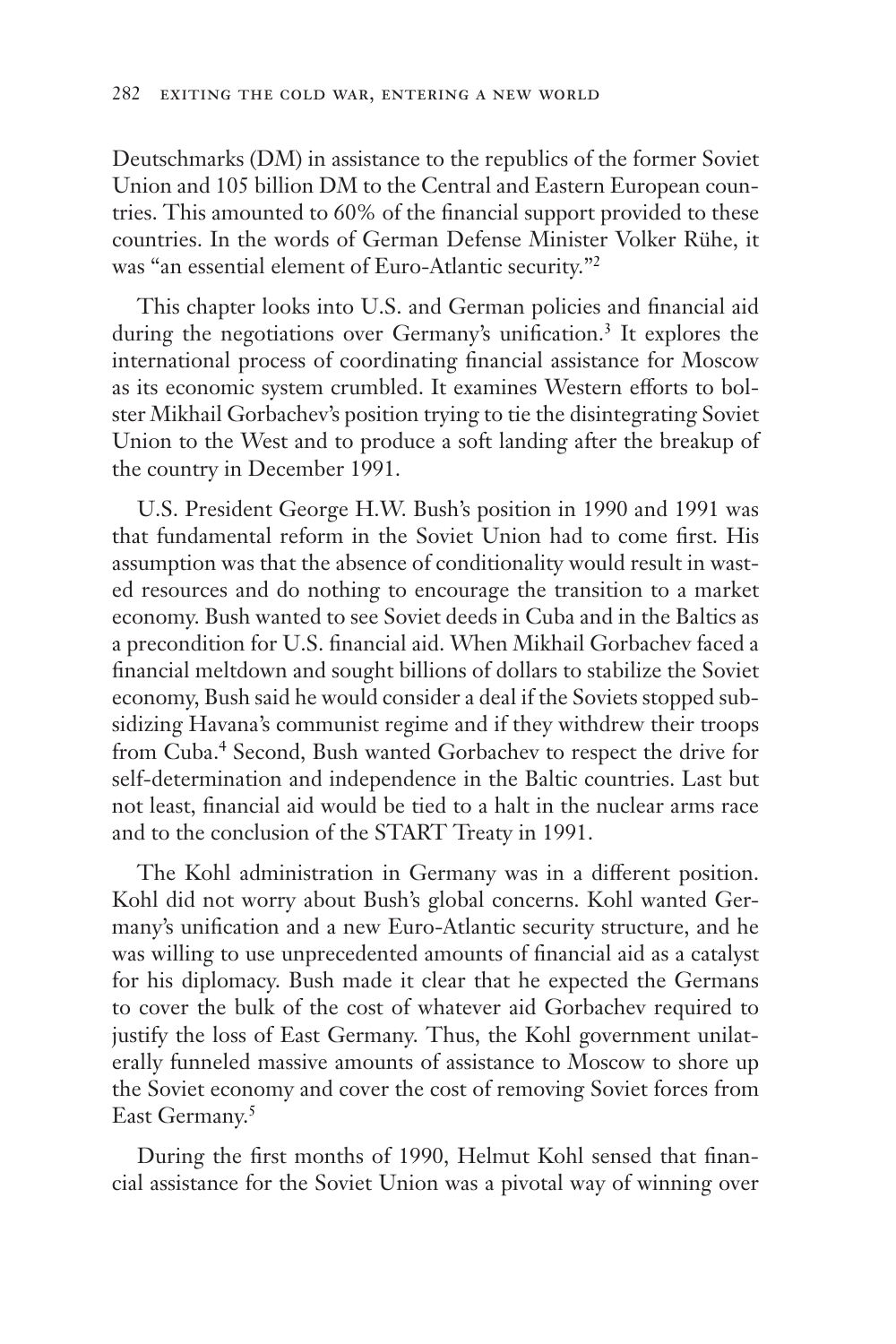Gorbachev.<sup>6</sup> The Soviet Union's economic condition was rapidly deteriorating, Gorbachev could not master his domestic problems without foreign aid and credit, and it was clear that the Federal Republic of Germany was the obvious candidate to provide the kind of financial aid that the Soviet Union needed. Time and again, President Bush indicated that Bonn would bankroll Gorbachev, not Washington. "You've got deep pockets," he told Kohl in February 1990. Kohl understood. "The Soviets are negotiating. But this may end up as a matter of cash. They need money," Kohl said.7 Indeed, Kohl had long envisaged trade and credits as key components of his *Ostpolitik*. 8 Economics had been an essential part of his rapprochement with Gorbachev.<sup>9</sup>

Kohl was right in his gut feeling about Moscow's priorities. He was right to think that financial assistance would be a decisive element to win over Gorbachev. The price was high. Moscow was seeking 20 to 25 billion Deutschmarks in credit. On May 4, 1990, Soviet Foreign Minister Eduard Shevardnadze asked Kohl for major financial assistance in support of Gorbachev's *perestroika*. 10 By sending Shevardnadze to ask for money, Gorbachev established a link between financial assistance and the solution of the German question. Against the background of its liquidity crisis, the Soviet Union was no longer able to secure loans on its own on the international credit market. $11$ 

Kohl believed that it was important to lend to the Soviet Union to keep Gorbachev in power and to secure his permission for unification. In May 1990 he convinced two of Germany's financial leaders, Hilmar Kopper of Deutsche Bank and Wolfgang Roller of Dresdner Bank, of this rationale. On May 13, both flew to Moscow with Kohl's chief foreign policy adviser Horst Teltschik. Teltschik's main task on the trip was to convey German willingness for credits in return for Gorbachev's consent to unified Germany's membership in NATO.12

Gorbachev was in a tight spot. Presumably in an effort to save face, he told Teltschik that the Soviet Union would not be dependent on any other country. Rather, as he emphasized, the Soviet Union was seeking an investment in its future: "We need oxygen in order to survive two or three years," he explained.13 A couple of days later, on May 17, 1990, Kohl traveled to Washington trying to convince Bush of the need to lend to Moscow in order to keep Gorbachev in power. Kohl asked, "Do we want to help him or see someone else? I think it is him."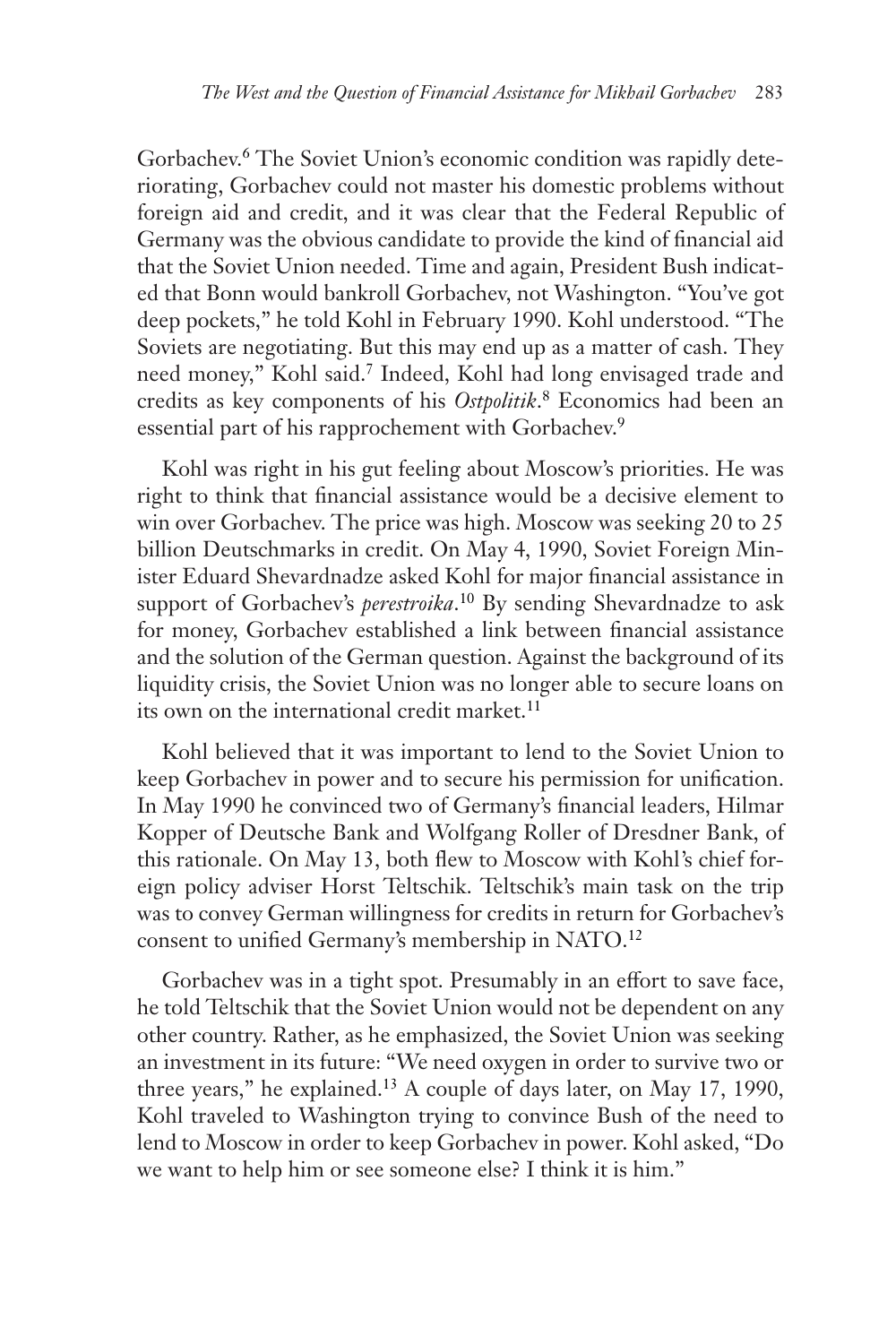Bush, however, did not endorse the idea that the West ought to loan money to the Soviet Union in the circumstances of May 1990: "On loans, I don't see that without reform," Bush emphasized.14 Thus, in June 1990, the Kohl government took the decision to funnel unilaterally massive amounts of assistance to Moscow to shore up the Soviet economy. Deutsche Bank and Dresdner Bank gave the Soviet Union a DM 5 billion loan with a government guarantee. Horst Teltschik recalled that Gorbachev reacted "euphorically" on hearing the news.15 The credit was the ideal stage setter for the Kohl-Gorbachev summit in July 1990.

During their Moscow talks on July 15, 1990, Helmut Kohl recalled the 5 billion DM that he had organized, and he then explained that he needed a plan for Soviet troop withdrawal and agreement that united Germany could enter NATO.16 The following day, Gorbachev invited Kohl to his home region of Stavropol. Despite the underlying mood of optimism, there was still a debate under which conditions a united Germany could join NATO. Other open questions abounded. How long would Soviet troops be allowed to stay in eastern Germany? How much financial aid would the Soviet Union receive for their withdrawal? Eventually, Kohl and Gorbachev agreed to a three-to-four year withdrawal period.17 However, there was still no clarity over the kind of financial aid the Soviet Union would receive for the withdrawal. As things turned out, Kohl and Gorbachev had to settle the amount in a number of contentious phone calls in September 1990. The price tag for Gorbachev's concessions: more than 20 billion DM.18 It was the price for unification and sovereignty, and Kohl paid up.

In the summer of 1990, the next step for Kohl was to coordinate Western help within the G-7 and the European Community. However, he was not successful in either endeavor.

Looking back at the Dublin Summit of the European Community (EC) in June 1990, Margaret Thatcher writes in her memoirs that she "took most satisfaction […] at this Council from stopping the Franco-German juggernaut in its tracks on the question of financial credits to the Soviet Union."19 Thus, in August 1990, Helmut Kohl struck a deal with EC Commission President Jacques Delors. Both agreed that Germany had to carry the costs to for unification. There would be no additional costs the other EC countries. It was a move to prevent any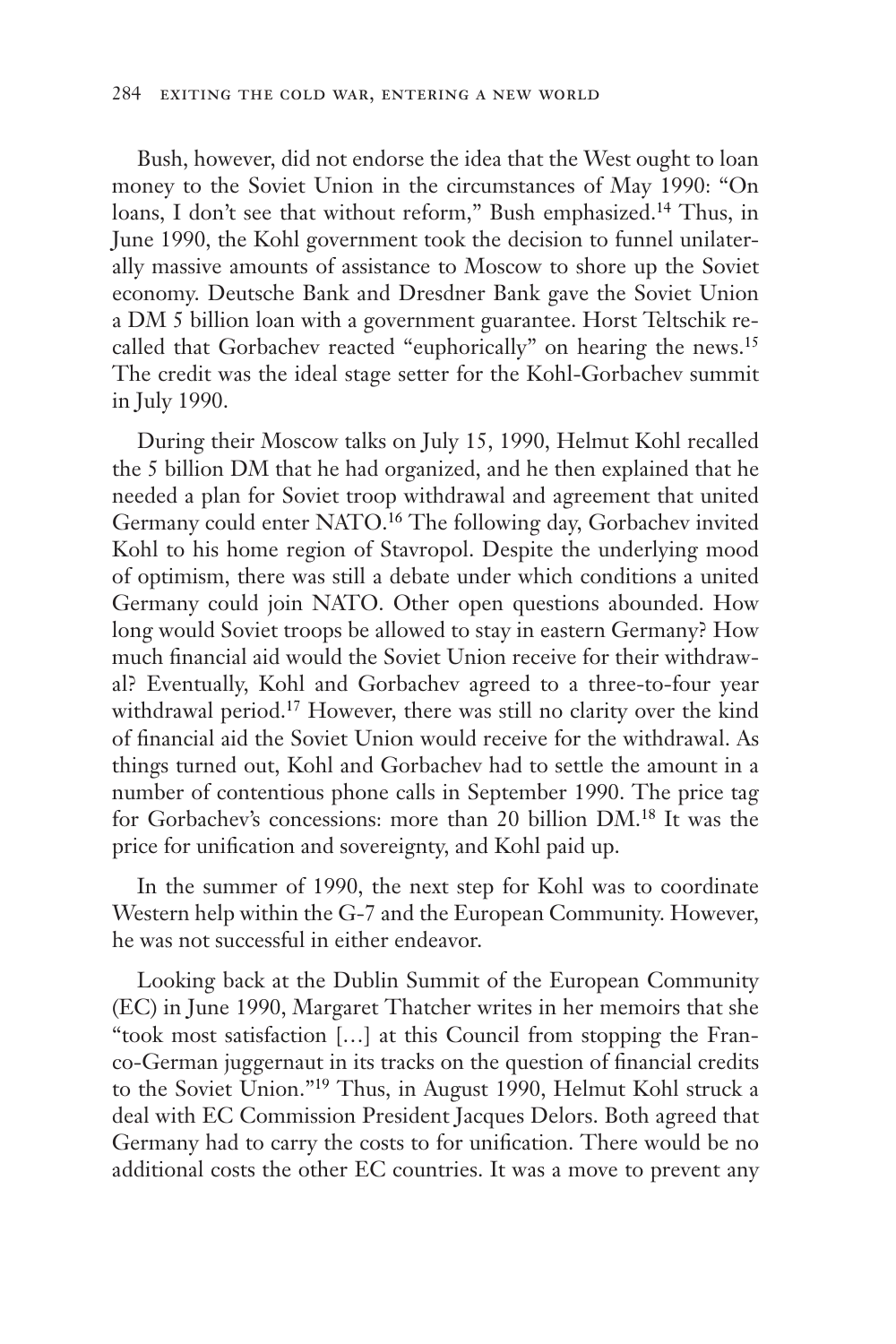possible opposition within the EC, and it was also a means to prevent the poorer EC members from complaints that they would lose out.<sup>20</sup>

In the summer of 1990, before the EC discussions, Kohl tried to get his colleagues at the G-7 summit in Houston to adopt a more generous multilateral approach on financial assistance for the Soviet Union. Prior to the summit, Gorbachev had sent Bush a letter asking for a large-scale assistance program. But at the Houston summit, Bush again emphasized that absence of conditionality would result in wasted resources and do nothing to encourage the transition to a market economy. He argued that "the Soviets have not been very specific in saying what they would do with this money. […] Without reforms, there will be no growth. Substantial Western foreign assistance to him [Gorbachev] at this time, when market-based reforms are not in place, would not be effective, would not further productivity and growth, and would not increase the Soviet ability to service Western loans."21 Kohl countered and made the case for a positive approach in an effort to facilitate reforms in the Soviet Union. He argued that "we also have an opportunity to arrive at restructuring of the USSR. If Gorbachev succeeds, then the USSR will be much better in the future. This is a fact. We need to use the opportunity to influence positive developments. […] We cannot reply in a discouraging way to Gorbachev. I support President Bush's point that our aid should not be mindlessly thrown at the USSR. It must be addressed at a concrete program of reform. Experts, specialists must be provided. We should make our response positive."22

In the end, however, the Houston G-7 summit did not produce the results Kohl envisaged. The G-7 could not agree on a common approach for financial assistance. The Bush administration was not in a position to follow Kohl's approach. George Bush and his senior advisers had already discussed the question of guaranteeing loans for the Soviet Union. Bush and his foreign policy team anticipated that there would be no Congressional approval. Bush's National Security Adviser Brent Scowcroft pointed out that "the principal barriers are Lithuania and Cuba—holding up [a] cooperative relationship."23 While asking for loans, the Soviet Union was still subsidizing Havana's communist regime. The global Cold War and regional US-Soviet conflicts were still alive.<sup>24</sup> Bush believed that the global power competition stood in the way of more substantial U.S. financial assistance. Another chal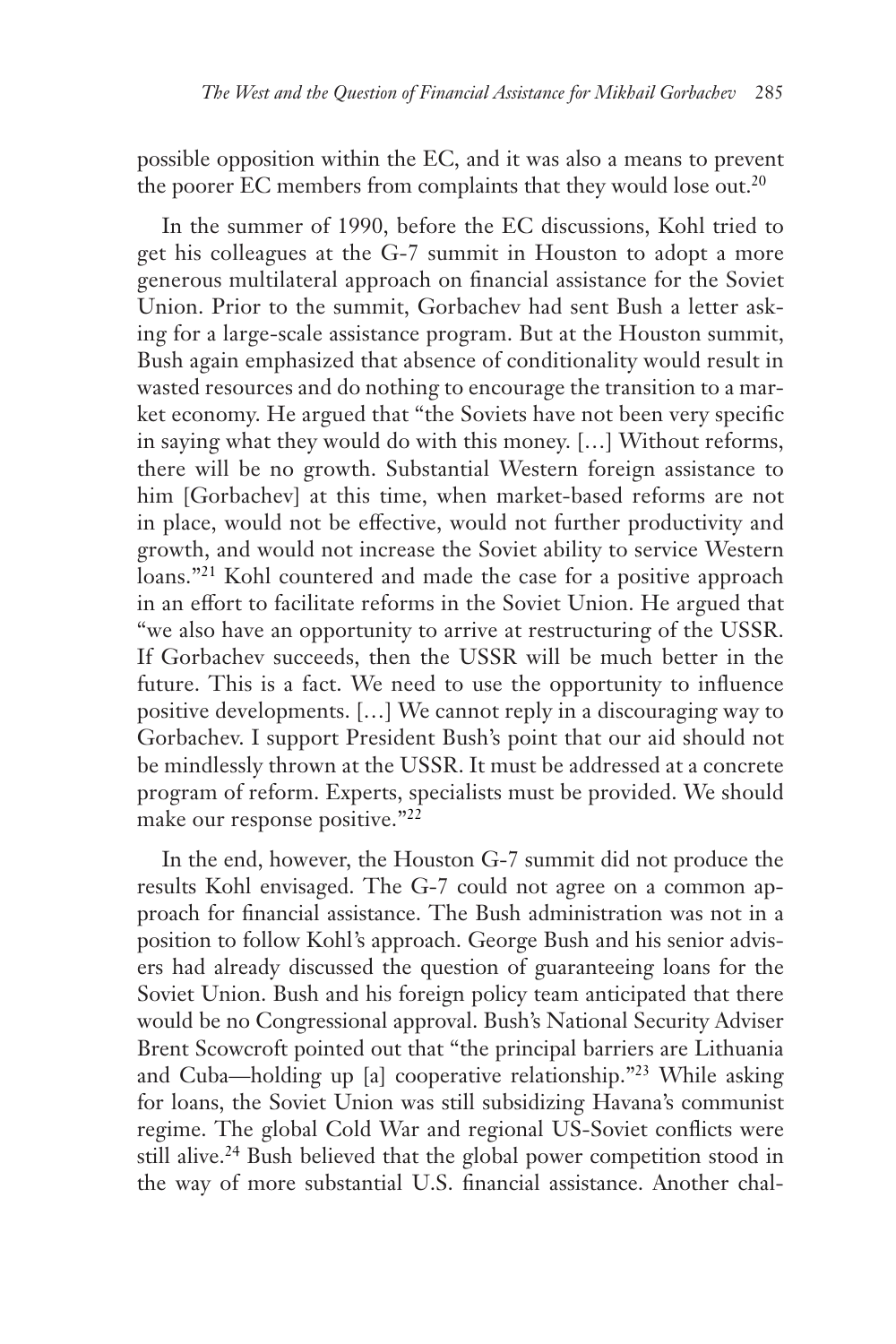lenge was the fact that the Soviet leadership lacked knowledge and understanding of market economies. Michael Boskin, Chairman of the Council of Economic Advisors, concluded that there were "very few people among the top economic policy makers, and perhaps among all the economists in the Soviet Union, who understand how an economy really functions."25

Against the backdrop of the stalemate at the Houston G-7 summit, U.S. Secretary of State James Baker suggested that the G-7 needed a study on the Soviet economy in order to have a basis for decision in the future. His recommendation was to have the International Monetary Fund and the World Bank involved. Initially, the Europeans were skeptical as both institutions had the reputation to apply strict criteria for loans. On the second day of the Houston summit, the G-7 agreed to have the study prepared under the auspices of the IMF and to also involve the World Bank, the OECD and the newly established European Bank for Reconstruction and Development (EBRD).<sup>26</sup>

On December 21, 1990 the IMF presented a 2000-page analysis of the Soviet economy. It concluded that Gorbachev's *perestroika* had just touched the surface of the Soviet Union's economic problems. The IMF demanded deep structural reforms as a precondition for loans. Moreover, the IMF study cautioned against rushed and direct financial assistance, arguing that "the date on which far-reaching reform will be introduced is not now known and the requirement for balance of payment assistance will have to be re-evaluated in the light of the prospects at the time."27

Bush stuck to his cautious approach to financial aid. In September 1990, at his summit meeting with Gorbachev in Helsinki, he promised more long-term aid, but not from his own coffers. "As you know, we don't have the cash for large economic assistance," he told Gorbachev.<sup>28</sup> Gorbachev's domestic critics balked at the way he stood firmly at the side of the United States in the international coalition against Saddam Hussein giving the United States a free hand in the Middle East. But Gorbachev remained committed to the alliance with Bush. As Jeffrey Engel wrote, the deal was "Moscow's compliance in the gulf, as with its earlier concessions on Germany and NATO, in exchange for Washington's continued blessing and the promise of aid."29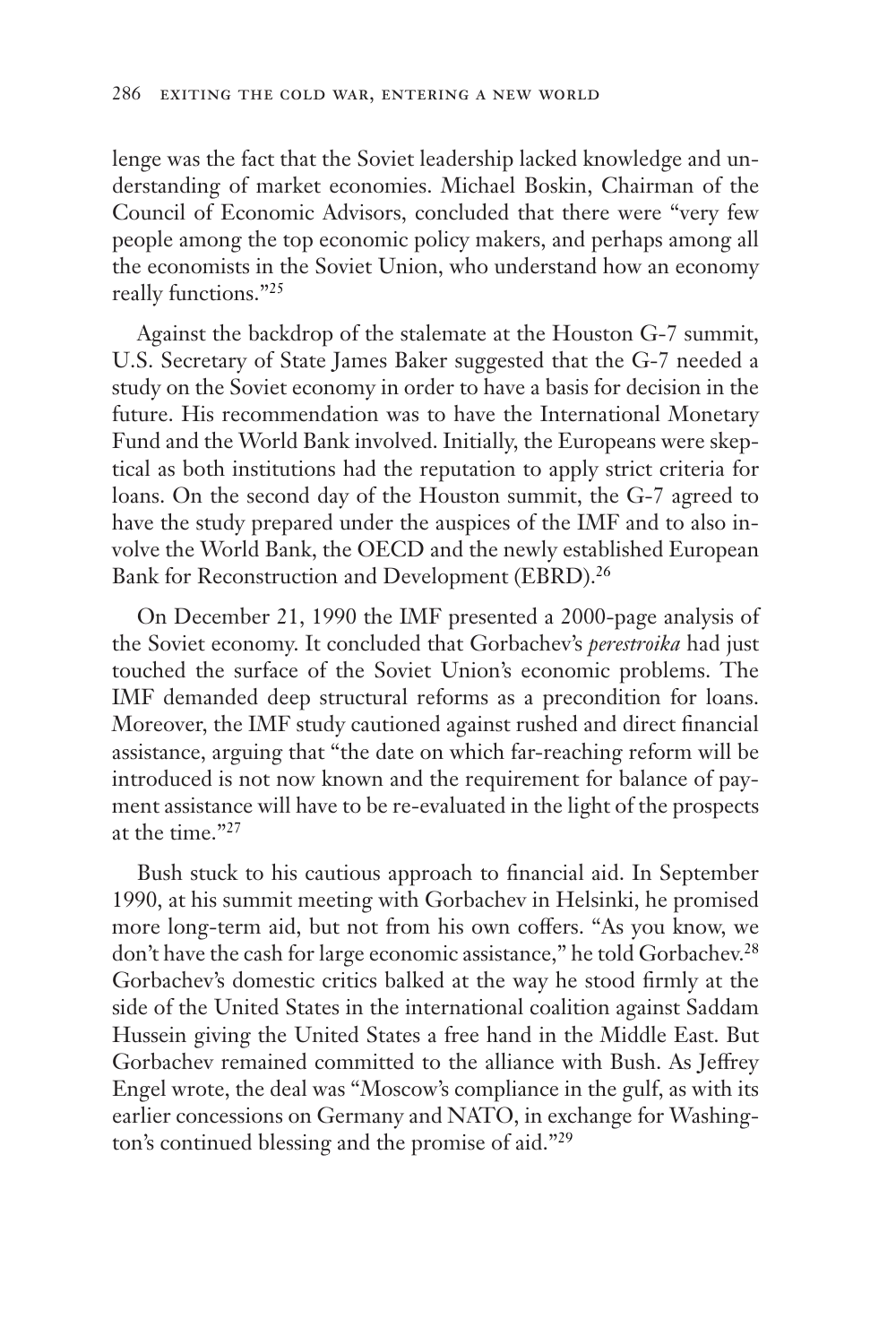Bush tried to normalize U.S.-Soviet trade relations step-by-step, ending trade restrictions and the economic aspects of the Cold War. He was as forthcoming as he could be, given pressures in Congress to tie the normalization of trade relations to increased Jewish emigration from the Soviet Union. In December 1990, Bush suspended the Jackson Vanik Amendment for six months—Congress had passed the amendment in 1974, denying permanent normal trade relations status to the Soviet Union and other countries that restricted emigration of religious minorities. However, Bush still withheld most-favored nation treatment from the Soviet Union. He proposed to grant the Soviet Union associate IMF and World Bank membership so that Moscow could access the financial advice that both institutions could provide.

In January 1991 there were renewed setbacks when Gorbachev sent additional Soviet troops to crack down on the movement for independence in Lithuania.<sup>30</sup> On January 13, 1991, the situation turned into tragedy. Soviet troops fired into demonstrators in Vilnius, killing fifteen. The same evening, January 13, James Baker discussed the issue with British Prime Minister John Major. Baker asked: "Was Gorbachev still fully in control? Or had the military taken the law into their own hands?" Baker's conclusion was: "It would be difficult to proceed on the present path with the Russians if the repression continued or got worse."31 Following the massacre in Vilnius, the IMF suspended the Soviet Union's application for associate membership, and G-7 Finance Ministers declared that they would no longer discuss new funds for the Soviet Union.<sup>32</sup> The situation only improved after the new Soviet Foreign Minister Aleksandr Bessmertnykh travelled to Washington to assure Bush that "the policy of *perestroika* and new thinking […] will continue."33 Ultimately, the Soviet Union recognized Lithuania's independence on September 6, 1991.

The Lithuanian crisis seriously strained U.S.-Soviet relations. The Moscow summit, originally scheduled for February 1991, had to be postponed until late July. The Bush administration was still keenly interested in Gorbachev's political situation, hoping that he would survive long enough to sign the long-awaited START Treaty. In January 1991, Gorbachev demonstrated his willingness for reforms through the Pavlov Plan intended to withdraw money from circulation for reallocation to the production of consumer goods, which were in short supply. On January 1, 1991, under the orders of Soviet Minister of Finance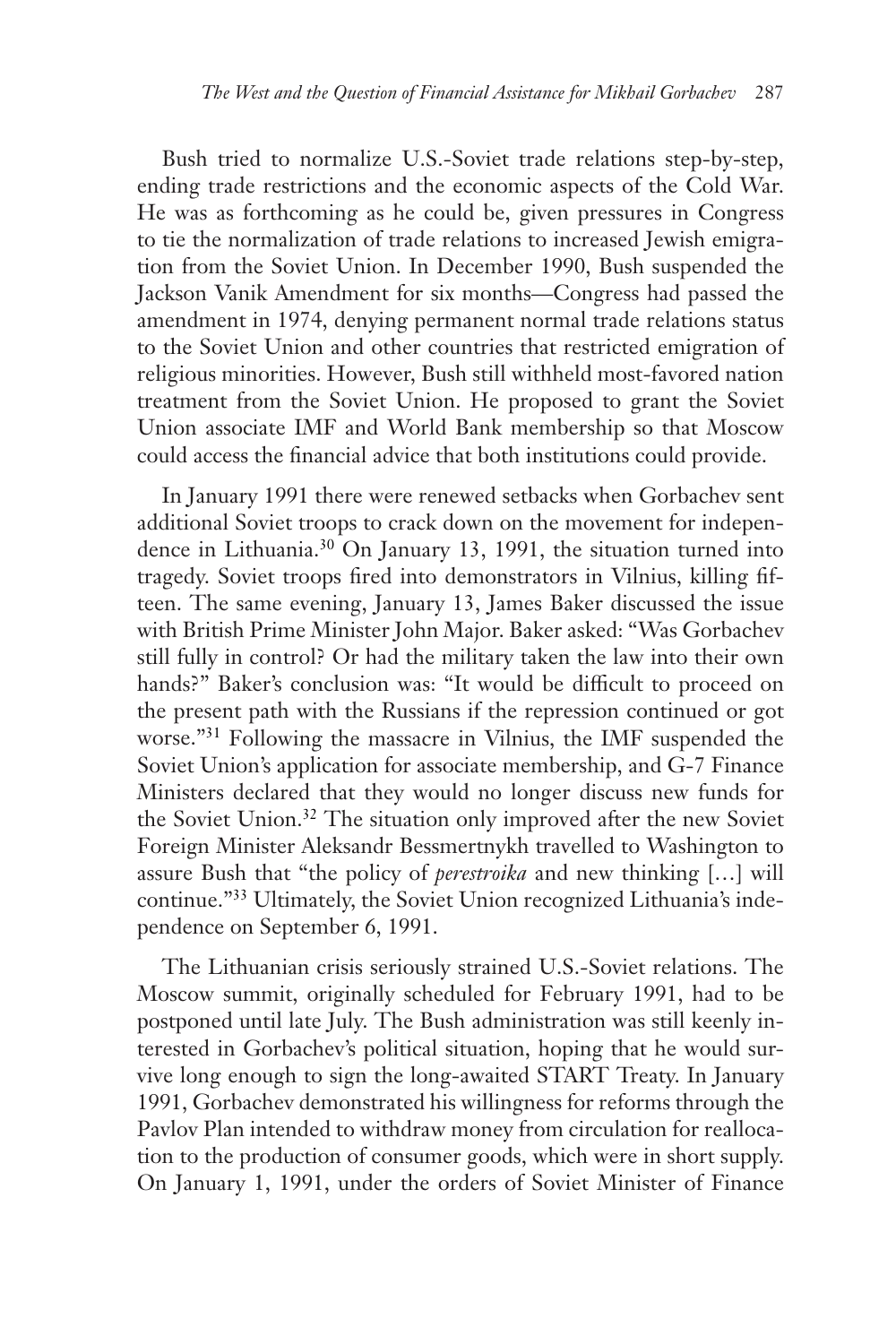Valentin Pavlov, the Government freed 40% of prices from state control, and introduced a 5% sales tax.<sup>34</sup> Moreover, in addition to this domestic program, in the spring of 1991 Gorbachev addressed the West through the so-called Yavlinsky plan, a program with the goal to turn the USSR into a normal market economy with a Western structure in the shortest possible time, including macroeconomic stabilization, economic liberalization, private sector development, and a new constitutional structure linking the union and the republics. The idea was to implement the plan under the auspices of economist Grigory Yavlinsky, who spent several months at Harvard where he co-authored the reform program jointly with Graham Allison of Harvard in 1991. In addition, the plan envisaged a redefinition of the relationship between the Union and the republics that choose to participate in it. Last but not least, as IMF analysts pointed out, "envisaged but not stated in the draft program is a request for Western aid of around \$150 billion over 5 to 6 years, of which the US would be asked to contribute directly only \$3 billion a year."35

In these ways, Gorbachev sought to address Western concerns that its assistance could trickle away. By having conservative Yevgeny Primakov sign the program, Gorbachev sought to demonstrate that the program had support among Soviet conservatives as well. Taken together, Gorbachev's initiatives were aimed at a "grand bargain" with the West.36

Gorbachev sought to use the Yavlinsky program as a way to convey his willingness for serious economic reforms. The plan was a lever to voice his requests for massive Western aid at the 1991 G-7 summit in London. Gorbachev wanted the industrialized countries of the West to restore the Soviet economy. Bush was not convinced. In May 1991, he told Gorbachev that "in the spirit of frankness, our experts don't believe Pavlov's anti-crisis program will move you fast enough to market reform. If there are more steps toward market reform effort, then we could do more and help especially with the international financial organizations."37 The question for the London G-7 summit in July 1991 was whether or not the West should prepare a more ambitious strategy promising support for Soviet adherence and implementation of a truly wide-ranging economic reform program.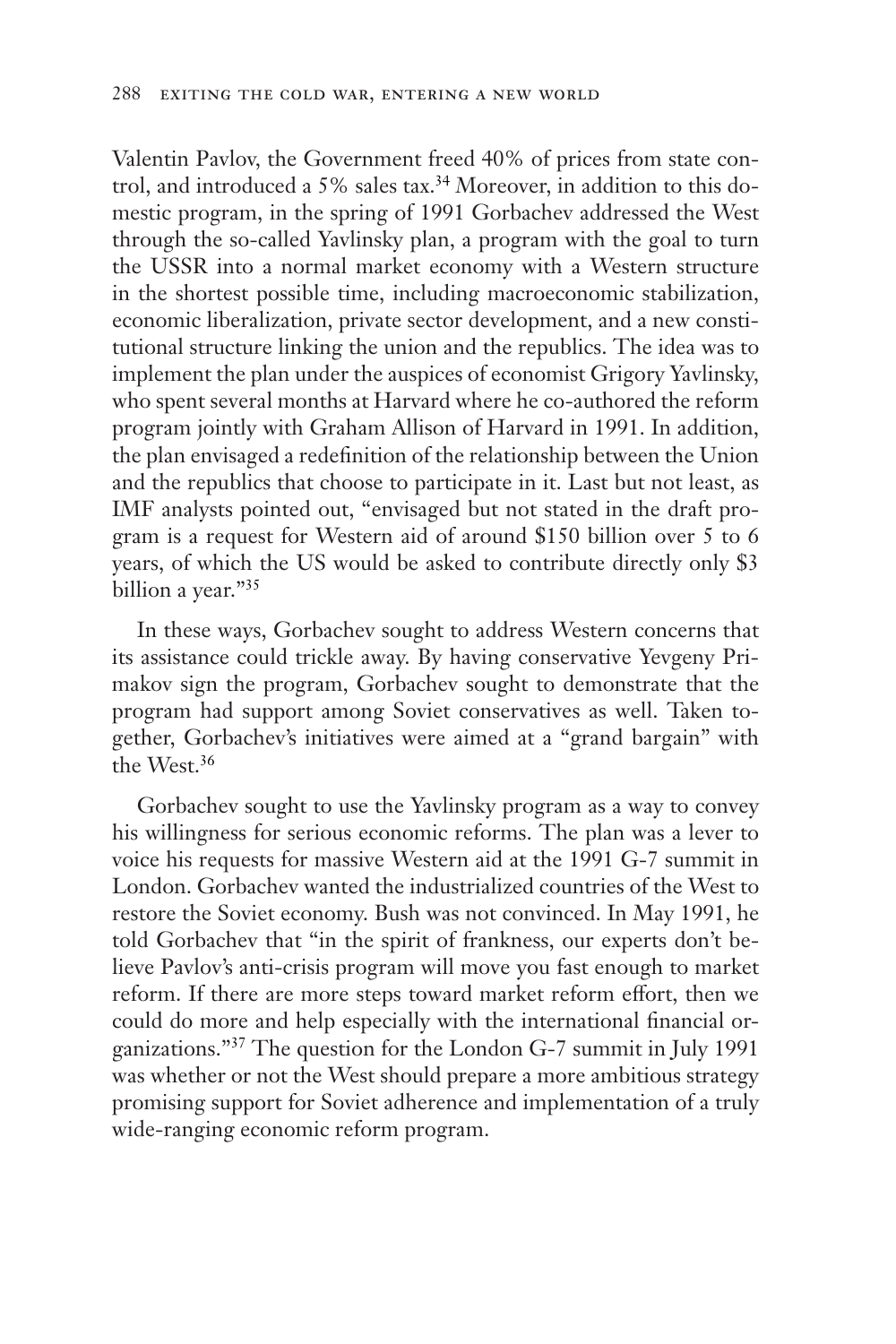The U.S. attitude was clear. On June 24, 1991, Bush called Kohl in order to discourage him from seeking a more forthcoming attitude at the G-7 summit. Bush made the point that "we are trying to avoid any talk of a so-called great bargain...We are unanimous that the so-called anti-crisis program is unworkable and that the only good thing would be something like Yavlinsky is proposing. Yavlinsky, however, wants a large aid check up front."38

Gorbachev's association with the London G-7 summit raised a multitude of questions: If he was to be invited, it was necessary to give very careful thought to the precise modalities: Would he be invited before or after the summit? How could a precedent be avoided? How could the link between Western help and the necessity for Soviet reform be emphasized?

Eventually, Prime Minister Major invited Gorbachev to come at the end of the summit and to take part in a joint meal. In early July 1991, Bush wrote Gorbachev a letter in order to underscore his interest in the success of Soviet reform. At the same time, he made it clear that he did not want the summit to commit itself to financial assistance: "It will be primarily Soviet sources, not imported sources, which will serve as the basis for a successful turnaround in the economy."39

The London G-7 meeting with Gorbachev was indeed a historic one and the first one of its kind. The President of the Soviet Union would address the elite club of capitalist nations asking for financial assistance. Gorbachev introduced his reform program and reaffirmed his commitment to repay debts. Moreover, he did not ask for debt rescheduling, as such a move would have like been perceived as an act of default, thus cutting off the Soviet Union from international credit. Gorbachev's commitment to market reform was remarkable. It would have been inconceivable two or three years earlier. At the same time, Gorbachev still lacked a concise script for reforms. Nigel Wicks, the British G-7 Sherpa, pointed out that "the status of the economic reform program... was not very clear. Gorbachev describes it as 'open-ended and flexible,' but it appears to be little if at all different from the Pavlov plan. It seems to have pushed the more radical element of the Yavlinsky program to one side. But has some thinly disguised proposals for financial assistance."40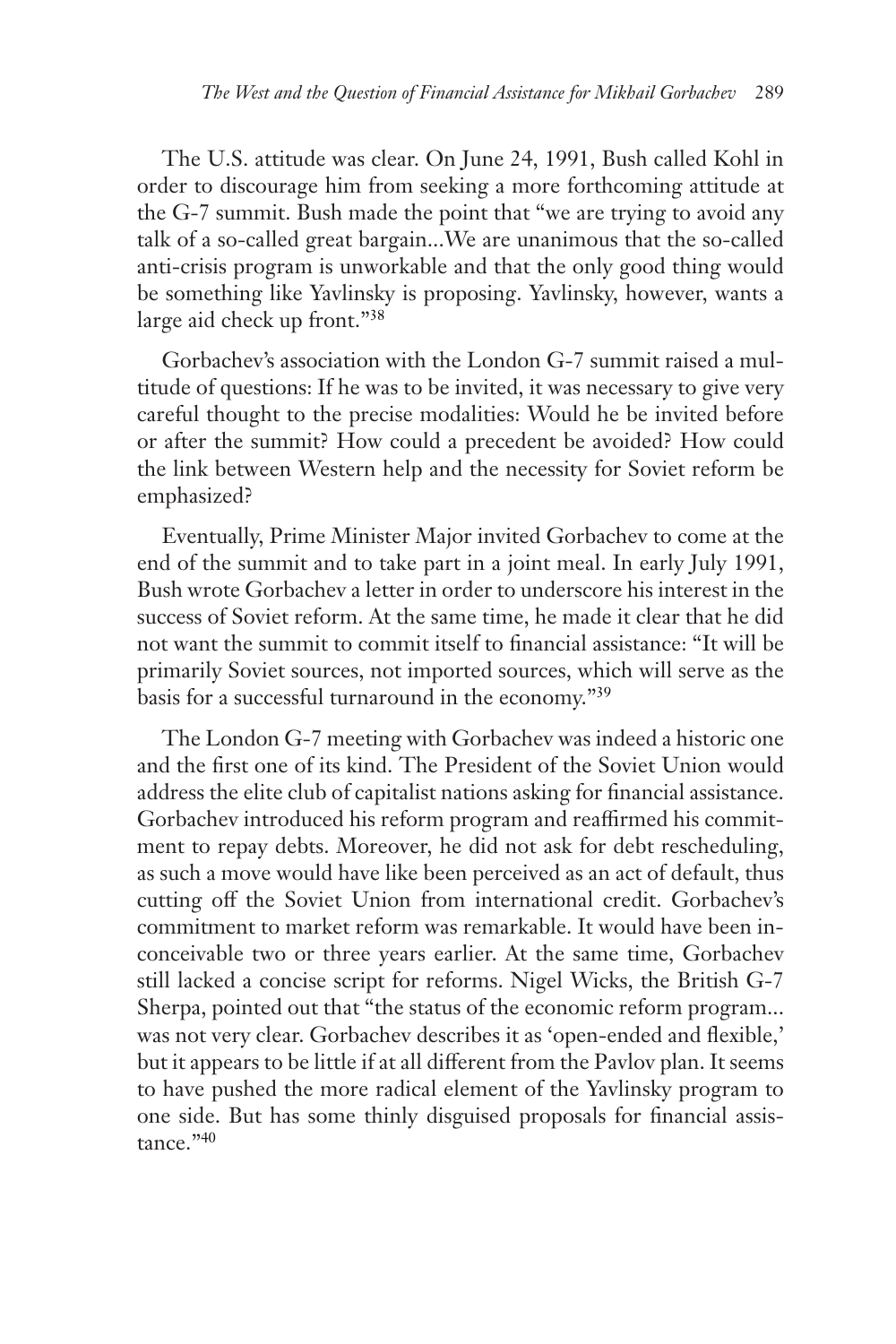All G-7 leaders except Helmut Kohl and François Mitterrand asked Gorbachev questions that implied that he should move faster toward a market economy. Helmut Kohl did not want to push Gorbachev at the G-7 summit. He remained silent and tried his best to reassure a nervous Gorbachev.41 Mitterrand was alone among the speakers arguing that Gorbachev should not move too radically on privatization, but choose a "middle path" and "a happy synthesis between private enterprise and the role of the state."42 Bush was still opposed to a multilateral G-7 commitment to Soviet aid. He argued that "as for a follow-on mechanism, each nation has its own bilateral problems to work out."43

In 1991, it became apparent that the Kohl government had reached the limits of its capacity for additional financial aid. It was questionable whether or not the German economy would prove robust enough to cope with the enormous costs of unification and the transformation of the East German economy. Germany's Council of Economic Advisers frequently warned against the risks involved.44

At the same time, Kohl was still willing to help Gorbachev stay in power, even though the future of the USSR was in the balance. The Soviet economy continued to crumble, and the internal battles raged over a new Union Treaty, the introduction of market reform and the independence of the Baltics.45 The USSR failed to stabilize. In August 1991, a group of hardliners in the Soviet government tried to take control of the country and depose Gorbachev. They were opposed, mainly in Moscow, by a short but effective campaign of civil resistance led by Russian President Boris Yeltsin. Although the coup collapsed in only two days, it signaled Gorbachev's dramatic loss of power. The USSR was on the path toward dissolution. After the August 1991 coup, Brent Scowcroft argued that "the best we can do in this situation is to push hard for the new union and its constituent republics to engage with the IMF and the World Bank in drawing up economic programs which attempt to head off that inflationary spiral."46 After the August coup, the centrifugal forces in the Soviet Union were at full force. In the autumn of 1991, it was predictable that Gorbachev would not going to be around much longer. On December 1, Ukraine held a referendum in which 70% of the population voted for independence. On December 8, the leaders of Russia, Ukraine and Belarus signed the Belovezha Agreement to dissolve the USSR and create a Commonwealth of Independent States. In December 1991, James Baker went to Moscow for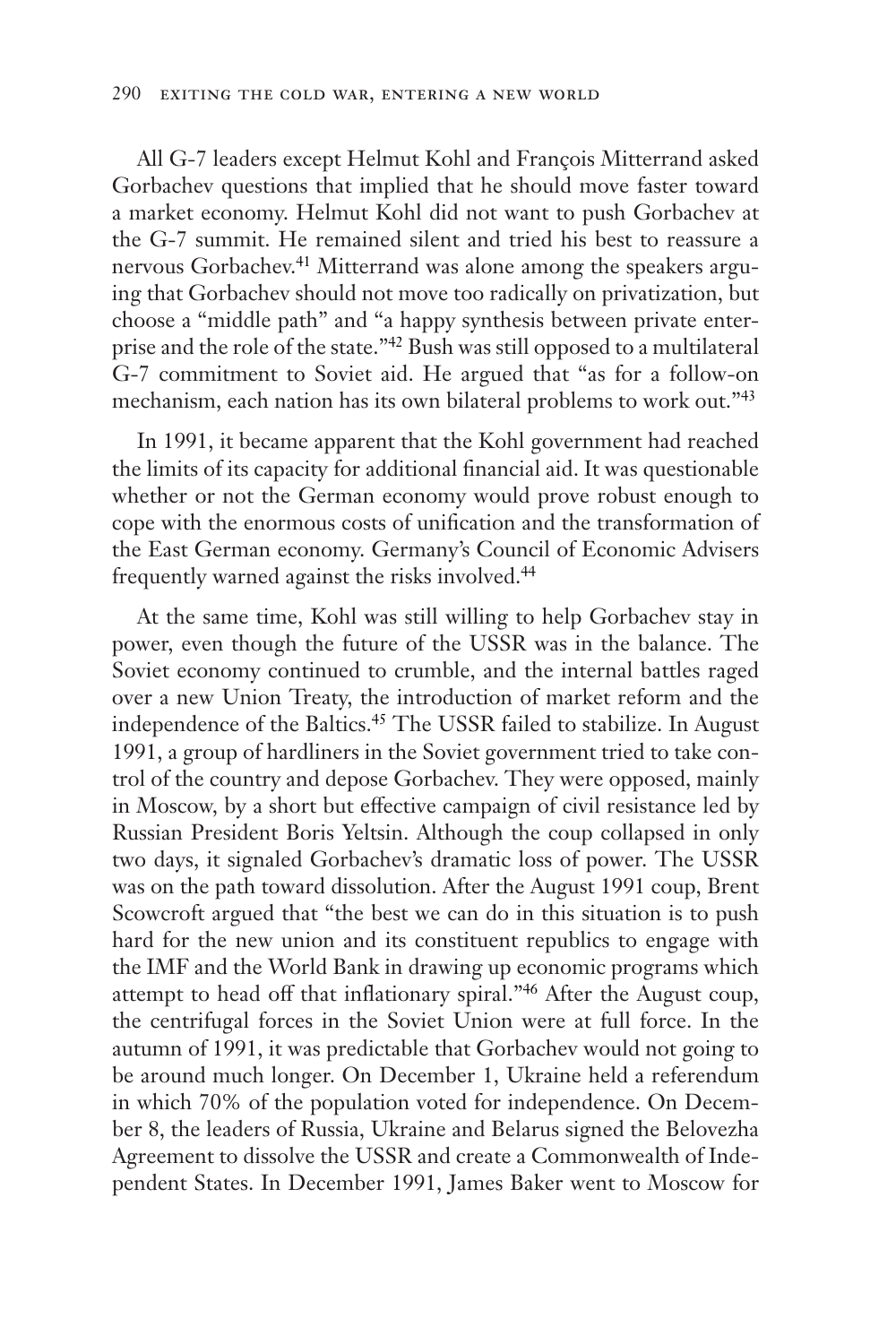a last visit with Gorbachev. The Soviet Union dissolved that month. Mikhail Gorbachev lost power. Russia's President Boris Yeltsin was the new leader in Moscow—in June 1991 he had defeated Gorbachev's preferred candidate, Nikolai Ryzhkov. The Soviet Union was gone. The future of Russia and the Newly Independent States was uncertain.

Starting in February 1992, Boris Yeltsin asked George Bush and other leaders for more Western support and financial assistance to motivate and facilitate reforms.<sup>47</sup> Western policymakers acknowledged that the collapse of the Soviet Union was a unique opportunity to help freedom take root in Russia and Eurasia. At the same time, there were also enormous risks involved. There was a new sort of world disorder. The single biggest Western fear was the potential of loose nuclear weapons in the Newly Independent States and loss of control over chemical weapons and biological agents.<sup>48</sup> The West worked for a soft landing providing additional financial assistance in 1992 and in the years to come. In retrospect, it easy to argue that more could have been done. But back at the time nobody could have imagined that the Soviet Union would disappear peacefully and with a whisper.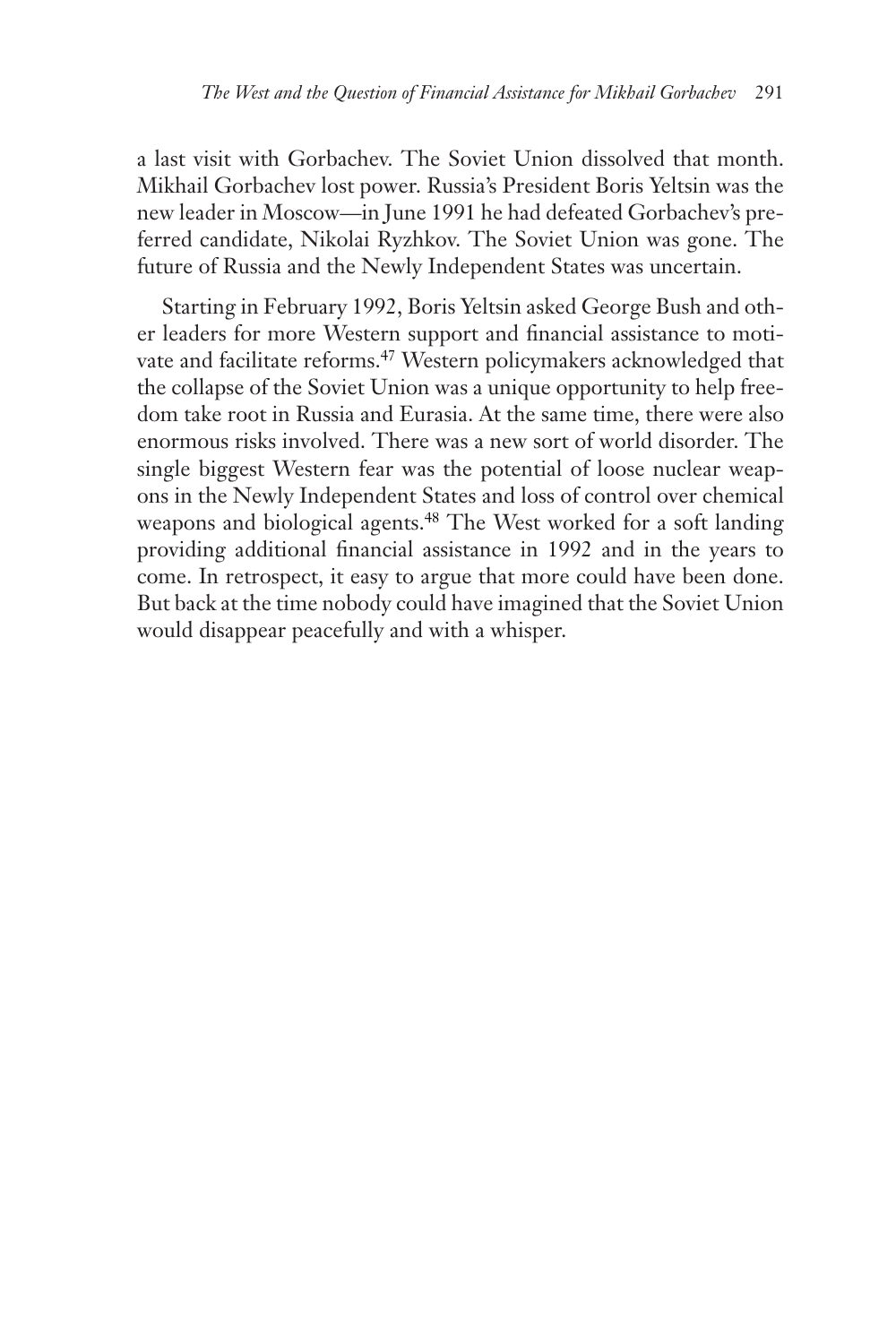## **Notes**

1. See Horst Teltschik, *329 Tage. Innenansichten der Einigung* (Berlin: Siedler Verlag, 1991), p. 204.

2. Volker Rühe, "Shaping Euro-Atlantic Policies. A Grand Strategy for a New Era," *Survival* 35:2 (1993), pp. 129–137, here p. 130.

3. For the context, see Mary E. Sarotte, *1989. The Struggle to Create Post-Cold War Europe* (Princeton: Princeton University Press, 2009); Hal Brands, *Making the Unipolar Moment. U.S Foreign Policy and the Rise of the Post-Cold War Order* (Cornell University Press, Ithaca/London, 2016); Kristina Spohr, *Post Wall, Post Square: Rebuilding the World after 1989* (London: HarperCollins, 2019).

4. See Memorandum of Conversation between George Bush and Mikhail Gorbachev, 2 June 1990, in Svetlana Savranskaya and Thomas Blanton, eds., *The Last Superpower Summits. Gorbachev, Reagan, and Bush. Conversations that Ended the Cold War* (Budapest: Central European University Press, 2016), pp. 683–694.

5. See, for instance, Stephan Bierling, *Wirtschaftshilfe für Moskau. Motive und Strategien der Bundesrepublik Deutschland und der USA von 1990 bis 1996* (Paderborn: Schönigh Verlag, 1998); Randall E. Newmann, *Deutsche Mark Diplomacy. Positive Economic Sanctions in German-Russian Relations* (University Park: Pennsylvania State University Press, 2002); Tuomas Forsberg, "Economic Incentives, Ideas, and the End of the Cold War. Gorbachev and German Unification," *Journal of Cold War Studies*, Vol 7, No. 2 (2005), pp. 142–164.

6. See Angela Stent, *Russia and Germany Reborn. Unification, the Soviet Collapse, and the New Europe* (Princeton, NJ: Princeton University Press, 1999); Andreas Roedder, *Deutschland Einig Vaterland* (Munich, Beck Verlag, 2009).

7. Memorandum of Conversation between George Bush and Helmut Kohl, 24 February 1990, https://bush41library.tamu.edu/files/memcons-telcons/1990-02-24--Kohl.pdf.

8. For a recent account on the relevance of Soviet trade for the Federal Republic's *Ostpolitik*, see Stephan Kieninger, *The Diplomacy of Détente. Cooperative Security Policies from Helmut Schmidt to George Shultz* (London: Routledge, 2018).

9. See, for instance, Memorandum of Conversation between Mikhail Gorbachev and Helmut Kohl (Excerpts), 24 October 1998, in Aleksandr Galkin and Anatolij Tschernjajew, eds., *Michail Gorbatschow und die deutsche Frage* (Munich: Oldenbourg Verlag, 2012), pp. 122–126. The German record is edited in the *Akten zur Auswärtigen Politik* volume on 1988, published in June 2019.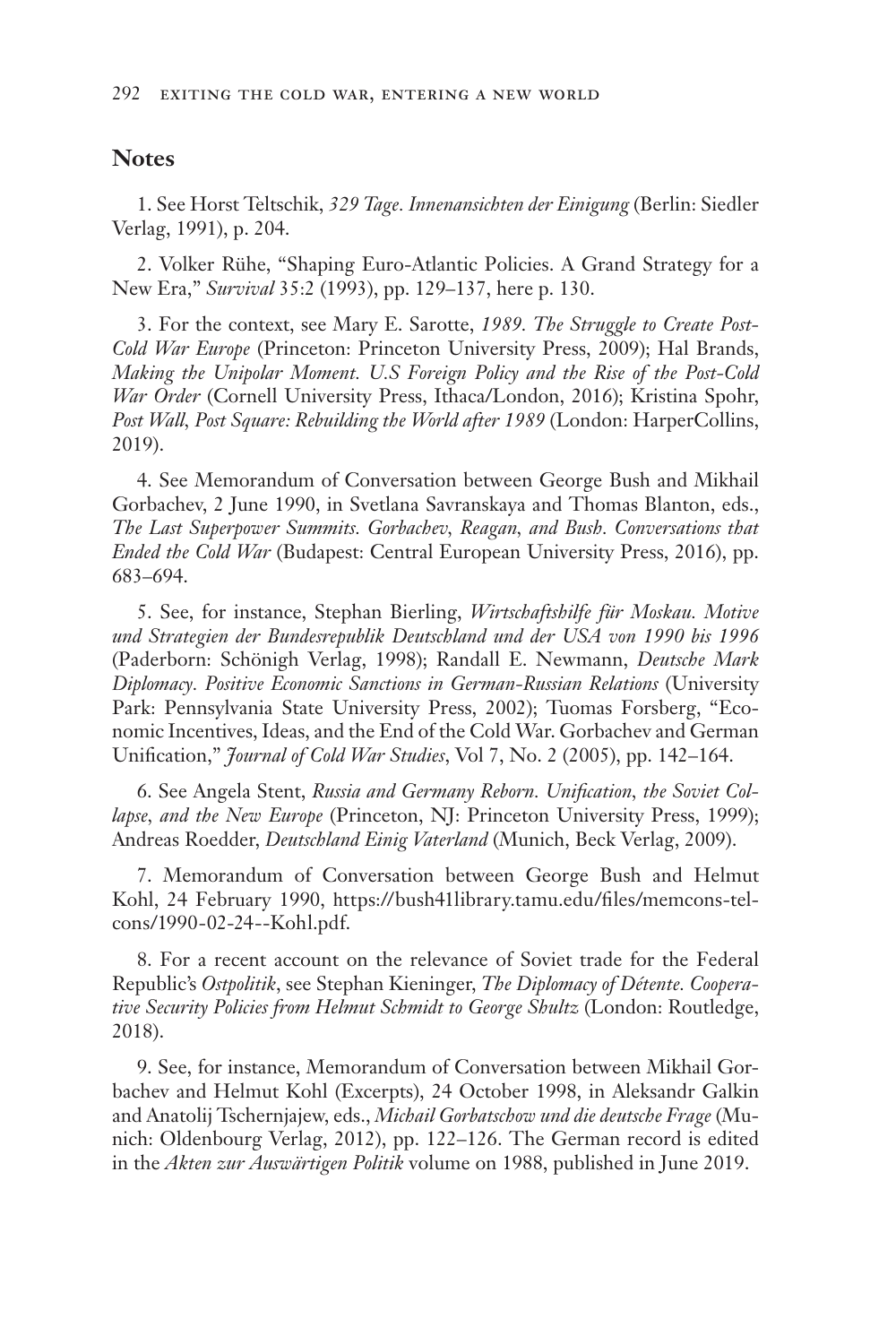10. Memorandum of Conversation between Kohl and Shevardnadze, 4 May 1999, in Hanns-Juergen Kuesters and Daniel Hofmann eds., *Dokumente zur Deutschlandpolitik* (DzD), *Deutsche Einheit, Sonderedition aus den Akten des Bundeskanzleramtes 1989/90* (Munich: Oldenbourg Verlag, 1998), pp. 1084–1090; Teltschik, op. cit., pp. 218–221.

11. See Fritz Bartel, *The Triumph of Broken Promises. Oil, Finance, and the End of the Cold War*, PhD Dissertation, Cornell University 2017.

12. See Sarotte, op. cit., p. 159.

13. Memorandum of Conversation between Teltschik and Gorbachev, 14 May 1990, in: *DzD, Deutsche Einheit*, op. cit., p. 115. See Teltschik, op. cit., pp. 230–235.

14. Memorandum of Conversation between Bush and Kohl, 17 May 1990, https://bush41library.tamu.edu/files/memcons-telcons/1990-05-17-- Kohl%20[1].pdf, accessed April 4, 2019.

15. Teltschik, op. cit., p. 249.

16. For a most recent account on NATO enlargement, see Daniel S. Hamilton and Kristina Spohr, eds., *Open Door: NATO and Euro-Atlantic Security in the 1990s* (Washington, DC: Johns Hopkins University SAIS/Brookings Institution Press, 2019).

17. See Memorandum of Conversation between Helmut Kohl and Mikhail Gorbachev, 16 July 1990, in *DzD, Deutsche Einheit*, op. cit., pp. 1355–1367.

18. See, for instance, Memorandum of Conversation between Helmut Kohl and Mikhail Gorbachev, 7 September 1990, in *DzD, Deutsche Einheit*, op. cit., pp. 1527–1531.

19. Margaret Thatcher, *The Downing Street Years* (London: Harper Collins, 1993), pp. 762–763. For the background, see Bierling, op. cit., pp. 82–86. On Thatcher's attitude, see Liviu Horovitz's contribution in this volume.

20. Memorandum of Conversation between Helmut Kohl and Jacques Delors, 20 August 1990, in *DzD, Deutsche Einheit*, op. cit, pp. 1479–1481.

21. Memorandum of Conversation, First Main Plenary Session of the  $16<sup>th</sup>$ Economic Summit of Industrialized Nations, 10 July 1990, https://bush41library.tamu.edu/files/memcons-telcons/1990-07-10--Mitterrand%20[1].pdf, accessed April 5, 2019.

22. Ibid.

23. Memorandum for the Record "Aid to the Soviet Union", 29 May 1990, in: George H.W. Bush Presidential Library (GHWBPL), Brent Scowcroft Collection, USSR-Collapse Files, US-Soviet Chronological Files, Folder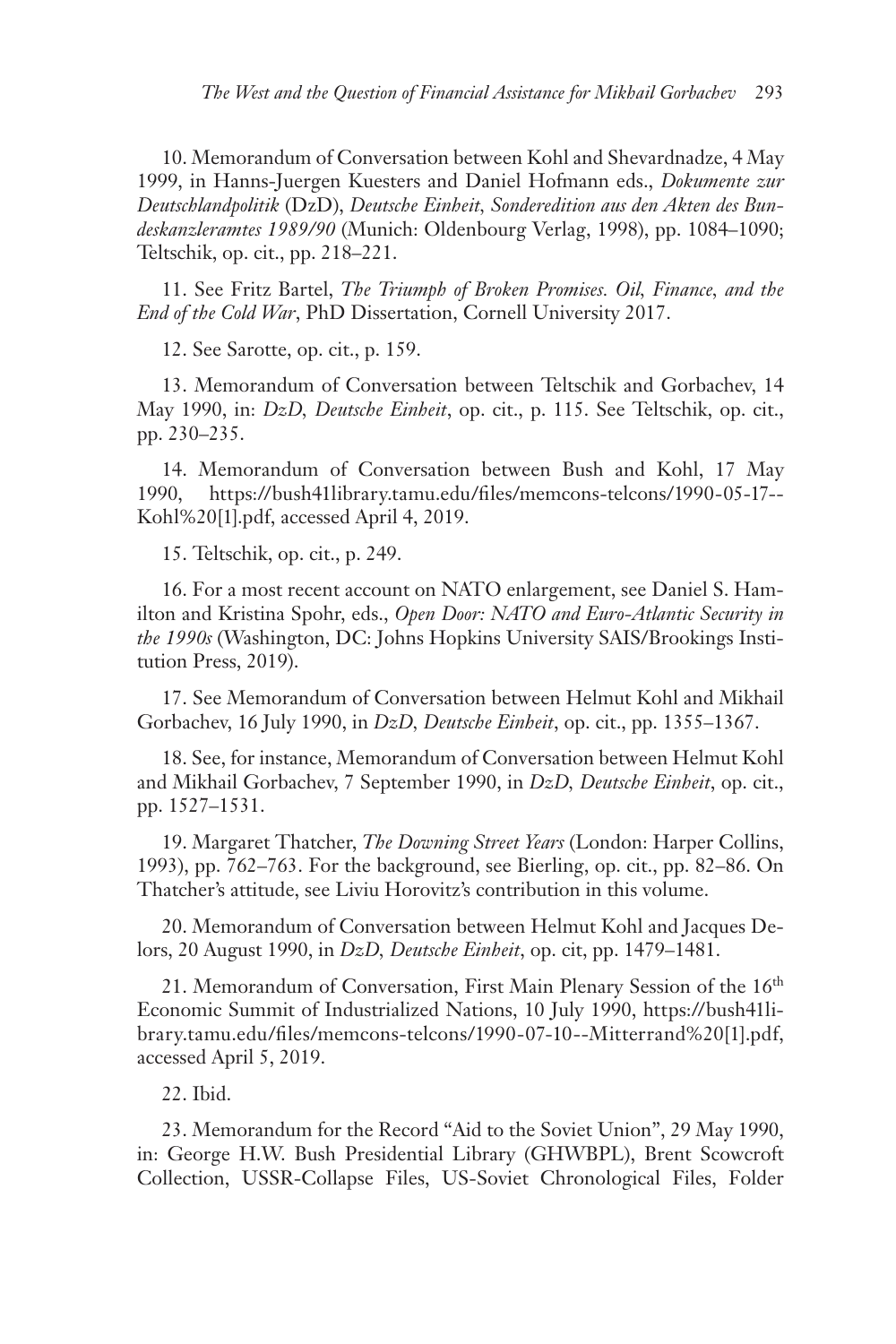91118-02. Helmut Kohl pursued a different policy towards Baltic independence. In April 1990, in a gesture toward Gorbachev, Kohl and Mitterrand called on Lithuania to suspend application of its declaration of independence from the Soviet Union to facilitate negotiations between the breakaway Baltic republic and the Moscow government. In May 1990, Kohl informed Bush about his talks with Lithuanian Prime Minister Kazimira Prunskienė. Kohl reported he told Prunskienė that "they had done almost everything wrong. I told her that we all sympathize with you, but if you push Gorbachev into a corner you hurt your cause—as in East Germany in 1953 and Hungary in 1956." Memcon Bush and Kohl, 17 May 1990, see https://bush41library.tamu.edu/ files/memcons-telcons/1990-05-17--Kohl%20[1].pdf, accessed 10 June 2019.

24. See John-Michael Arnold's contribution in this volume.

25. Memorandum by Michael Boskin, Chairman of the Council of Economic Advisers "Report on my April 7-11 Trip to Moscow," 20 April 1990, in: GHWBPL, Council of Economic Advisers, Michael Boskin Files, NSC Meetings Files, Folder CF 01113-039.

26. Memorandum of Conversation, Second Main Plenary Session of the 16th Economic Summit of Industrialized Nations, 10 July 1990, see https:// bush41library.tamu.edu/files/memcons-telcons/1990-07-10--Mitterrand%20[2]. pdf, accessed April 5, 2019.

27. See International Monetary Fund/The World Bank/Organization for Economic Cooperation and Development/European Bank for Reconstruction and Development, *The Economy of the USSR. Summary and Recommendations* (Washington DC: The World Bank, December 1990) (Executive Summary), p. 48. For the context, see James M. Boughton, *Tearing Down Walls. The international Monetary Fund 1990-1999* (Washington, DC: The International Monetary Fund, 2012). See https://www.imf.org/external/pubs/ft/history/2012/, accessed March 21, 2018. Starting in August 1990, the IMF started to send out fact finding missions for talks in the Soviet Union. For in depth documentation, see IMF Archives, Alan Whittome Papers, Box 3.

28. Memorandum of Conversation between George Bush and Mikhail Gorbachev, Plenary Meeting, 9 September 1990, see https://bush41library.tamu. edu/files/memcons-telcons/1990-09-09--Gorbachev.pdf, accessed April 6, 1990.

29. See Jeffrey Engel, *When the World Seemed New. George H. W. Bush and the End of the Cold War* (New York: Houghton Mifflin Harcourt, 2017), pp. 424–425.

30. For the context, see George H.W. Bush and Brent Scowcroft, *A World Transformed* (New York: Alfred A. Knopf, 1998), pp. 496–497.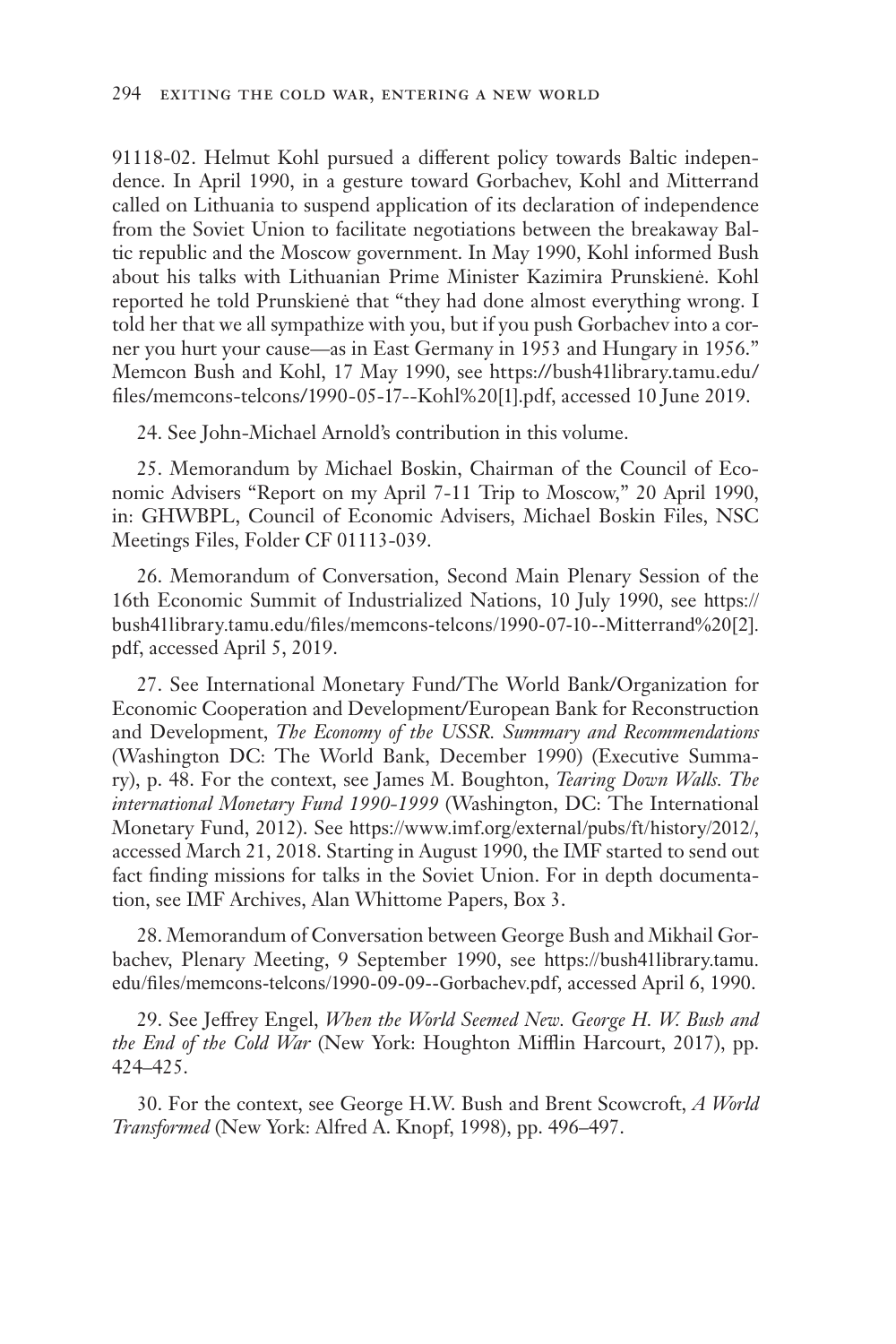31. Memorandum of Conversation between John Major and James Baker, 13 January 1991, in: The National Archives (TNA), Kew, Prime Minister's Office Files (PREM 19), Vol. 3981.

32. See Bierling, op. cit., pp. 116–117.

33. Memorandum of Conversation between George Bush and Aleksandr Bessmertnykh, 28 January 1991, see https://bush41library.tamu.edu/files/memcons-telcons/1991-01-28--Bessmertnykh.pdf, accessed April 6, 2019.

34. In effect, Pavlov's reform was undermined by the Union Republics who failed to follow Pavlov's orders, along with the widespread existence of local monopolies, which tended to have their own definition of luxury goods and as a result imposed higher prices on such items. See Philip Hanson, *The Rise and Fall of the Soviet Economy. An Economic History of the USSR from 1945* (London: Longman & Pearson, 2003).

35. See Memorandum from Adrienne Cheasty to Massimo Russo, "The Yavlinsky Program for Soviet Reform: A Summary," 5 June 1991, in: IMF Archives, EURAI Country Files, Box 187, File 3.

36. The "Grand Bargain" envisaged a commitment of tens of billions of dollars of aid from Western countries in return for thorough and rapid moves toward a free market by Moscow. The idea was developed by Graham Allison, of Harvard, and Grigory Yavlinsky, a reform-minded Russian policy advisor. See Graham Allison and Grigory Yavlinsky, *Window of Opportunity. The Grand Bargain for Democracy in the Soviet Union* (New York: Pantheon Books, 1991).

37. Memorandum of Conversation between Bush and Gorbachev, 11 May 1991, https://bush41library.tamu.edu/files/memcons-telcons/1991-05-11--Gorbachev.pdf, accessed April 5, 2019.

38. Memorandum of Telephone Conversation between George Bush and Helmut Kohl, 24 June 1991, https://bush41library.tamu.edu/files/memcons-telcons/1991-06-24--Kohl.pdf, accessed April 5, 2019.

39. Letter from George Bush to Mikhail Gorbachev, circa early July 1991, in Savranskaya and Blanton, op. cit., pp. 845–846.

40. Memorandum from Nigel Wicks to John Major "Economic Summit: Handling of President Gorbachev", 15 July 1991, in: TNA, PREM 19/3282/1.

41. See Memorandum from K.A. Bishop to Stephen Wall "Gorbachev Visit 16–19 July: Some Interpreter's-Eye Impressions", 22 July 1991, in: TNA, PREM 19/3283.

42. Memorandum of Conversation, G 7 Meeting with Gorbachev, 17 July 1991, https://bush41library.tamu.edu/files/memcons-telcons/1991-07-17--Gorbachev.pdf, accessed April 6, 2019.